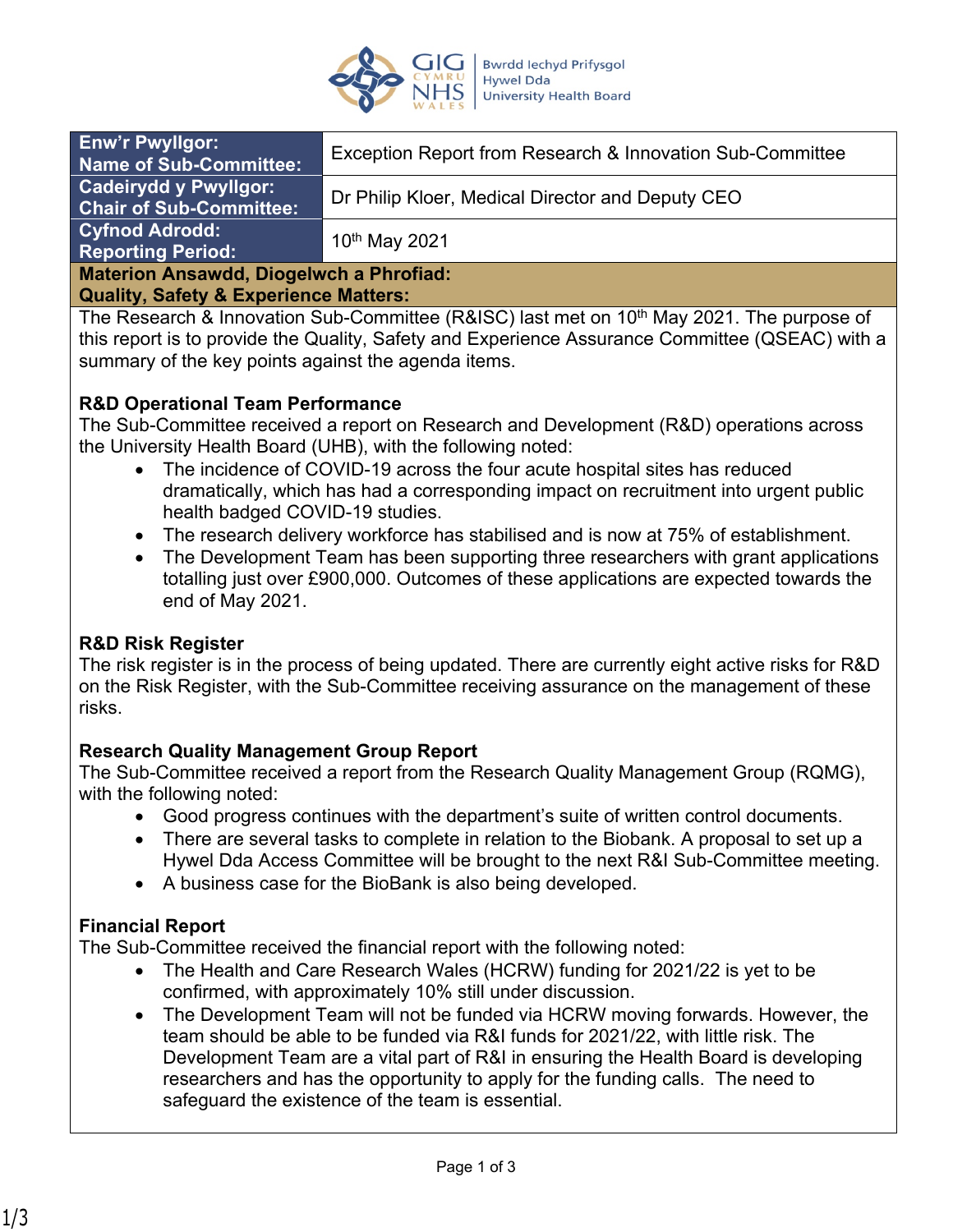## **Written Control Document Approval**

• The RQMG Annual Report was approved.

## **Moondance Cancer Initiative**

- The Sub-Committee received a presentation from the Chief Executive Officer (CEO) of Moondance, a not-for-profit company dedicated to finding solutions to help more people in Wales survive cancer.
- Proposal of an award for time to pursue innovation.
	- o 8 awards between HDdUHB and Betsi Cadwaladr University Health Board (BCUHB)
	- $\circ$  Up to £100k each total £450K
- Project of 6-12 months with a focus on cancer outcomes in 4 topic areas:
	- o Awareness
	- o Early diagnosis
	- $\circ$  Single pathways
	- o Value Based Health Care
- The award is to be advertised late June 2021; deadline September 2021, awarded October 2021. The application form will require Executive sign off.

## **TriTech**

- The Sub-Committee received a presentation from the Consultant Clinical Scientist, Head of Clinical Engineering regarding TriTech.
- TriTech's approach is to systematise innovation, research and value-based care and to explore how the population can benefit from technological advances. TriTech brings together three functions to support new projects: clinical engineering, R&I, and health care, with a focus on improved outcomes. The initiative has triggered commercial interest from various companies. Progress will continue to be reported via R&I Sub-Committee meetings.
- Case Study Dr Ffion John, Clinical Psychologist from the Chronic Pain Service, presented her innovative work to develop an app for a pain management programme for patients.

## **Research & Innovation Strategy Update**

 A draft action plan has been developed, and work has commenced to address the actions.

# **University Status Review Feedback**

- The tri-annual review was held with Welsh Government on 16<sup>th</sup> April 2021 and was well received. The report presented will be updated in readiness for the autumn submission.
- Formal feedback from the review is expected shortly.

# **University Partners**

The Sub-Committee received updates from the University of Wales Trinity Saint David and Aberystwyth University. There was no update from Swansea University as the representative was not in attendance.

# **Items for QSEAC attention**

No items were identified for escalation to QSEAC.